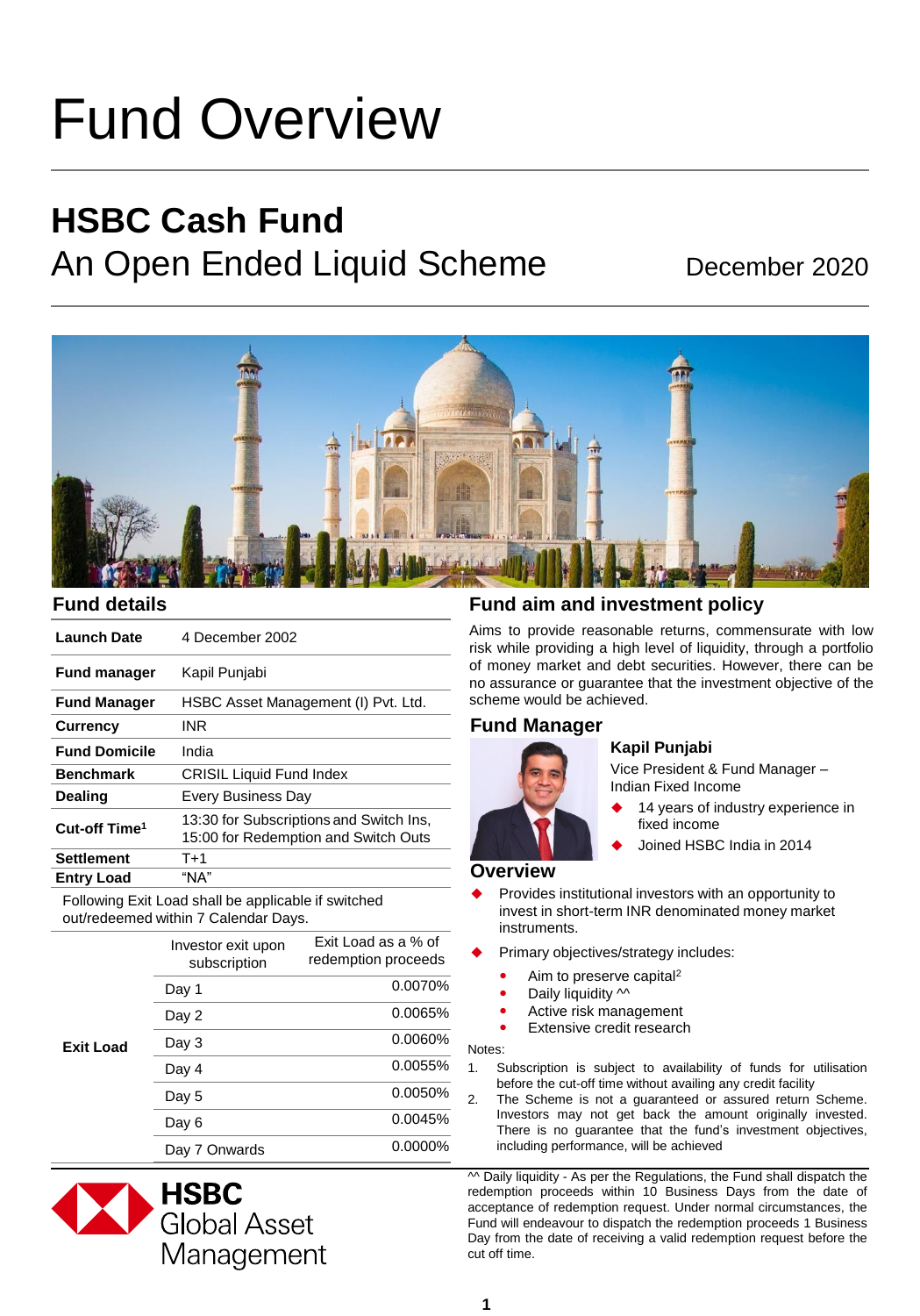### **Portfolio characteristics**

| Yield to Maturity <sup>2</sup>                  | 2.91%       |
|-------------------------------------------------|-------------|
| Current AUM (~INR m)                            | 32881       |
| Current WAM <sup>3</sup>                        | $0.09$ year |
| Maximum WAM <sup>3</sup>                        | 91 days     |
| <b>Maximum Maturity</b>                         | 91 days     |
| Minimum Overnight Liquidity                     | 20%         |
| Maximum Issuer concentration banks/corporates 1 | 10%/5%      |

| <b>Fund Information</b> | <b>Features</b> |
|-------------------------|-----------------|
| <b>Current NAV</b>      | INR 2,018.1020  |
| <b>Settlement Date</b>  | $T + 1^6$       |

| <b>Fund Name</b>                             | <b>Total Expense Ratio (TER)</b><br>(as of 30 November 2020) | <b>Minimum Application</b><br>Amount (Rs) | <b>Minimum Redemption/</b><br><b>Switch Account (Rs)</b> |
|----------------------------------------------|--------------------------------------------------------------|-------------------------------------------|----------------------------------------------------------|
| HCF (Other than<br>Direct plan) <sup>5</sup> | $0.22\%$ <sup>4</sup>                                        | 5.000                                     | 1.000                                                    |
| <b>HCF Direct Plan</b>                       | 0.12% <sup>4</sup>                                           | 5.000                                     | 1.000                                                    |

HSBC Mutual Fund/HSBC Asset Management (India) Private Limited would update the current expense ratios (TER) on its website at least three working days prior to the effective date of the change. Details of such changes can be referred on the following link under the Daily TER section:<https://www.assetmanagement.hsbc.co.in/en/mutual-funds>

Source: HSBC Global Asset Management, data as of 30 November 2020

#### Notes:

1. Subject to change without notice.<br>2. YTM based on investment amour

- 2. YTM based on investment amount<br>3. The Weighted Average Maturity (W
- 3. The Weighted Average Maturity (WAM) of the fund
- 4. TER is annualized and Includes GST on Investment Management fees

5. Continuing plans

6. As per the local regulations, the fund shall dispatch the redemption proceeds within 10 business days from the date of acceptance of redemption request. Under normal circumstances, the Fund will endeavour to dispatch the redemption proceeds within 1 business day from the date of receiving redemption request.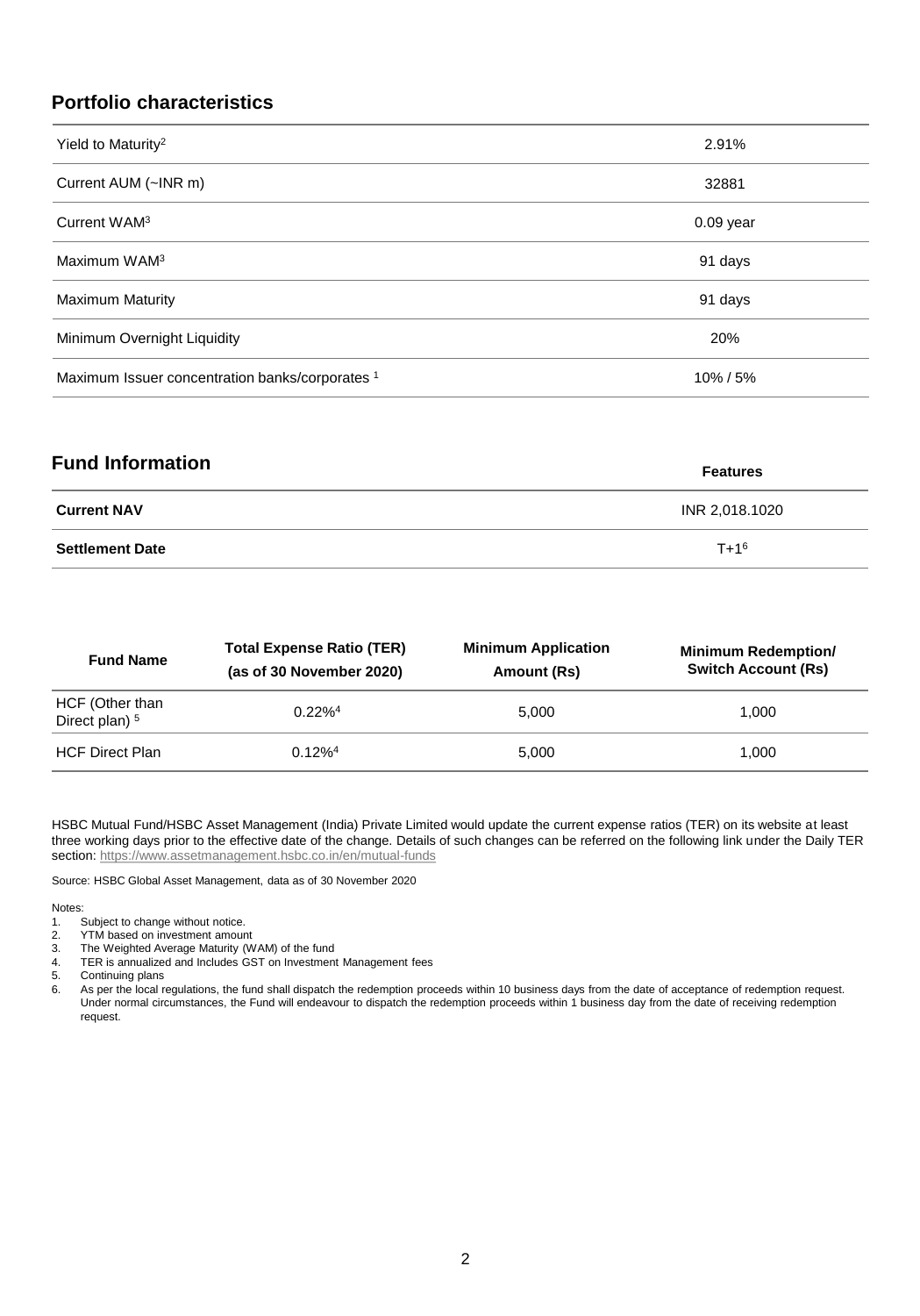## **Portfolio Compositions<sup>1</sup>**

### **Credit Quality Mix – local\* credit rating agencies' short-term ratings**

#### **Instrument Mix**



#### **Top 10 issuers/counterparties % NAV**

| 182 DAYS TBILL RED 25-02-2021            | 12.99% |
|------------------------------------------|--------|
| 182 DAYS TBILL RED 03-12-2020            | 9.12%  |
| 91 DAYS TBILL RED 10-12-2020             | 7.75%  |
| 182 DAYS TBILL RED 17-12-2020            | 7.59%  |
| <b>Reliance Industries</b>               | 6.08%  |
| <b>ICICI Securities</b>                  | 5.30%  |
| National Bk for Agriculture & Rural Dev. | 5.00%  |
| 182 DAYS TBILL RED 31-12-2020            | 4.55%  |
| National Bk for Agriculture & Rural Dev. | 4.54%  |
| Aditya Birla Housing Finance             | 3.04%  |
|                                          |        |

#### **Investment process and team**

Our investment process is active, fundamental and value driven. It combines qualitative top-down analysis of macroeconomic and market dynamics, with structured bottom-up research into individual bond issuers and fixed income securities. While investment decisions are taken locally to ensure focus and accountability, our portfolio managers in India are able to access the expertise and experience of our investment professionals worldwide in order to gain a truly global perspective.

The Fund is managed in India by Kapil Punjabi, who has over 14 years of investment experience. The team in India benefits from the broader HSBC Global Asset Management Liquidity team which manages over USD117.4 billion<sup>2</sup> in money market assets across 11 currencies globally.

Notes:

\* The rating mentioned above refers to the local credit rating in India. The rating criteria and methodology used by Indian local rating agencies may be different from those adopted by most of the established international credit rating agencies. Therefore, the Indian local credit rating system may not provide an equivalent standard for comparison with securities rated by international credit rating agencies.

1. Subject to change without notice.

2. Data as at June 2020

Source: HSBC Global Asset Management, All data as on 30 November 2020 except otherwise mentioned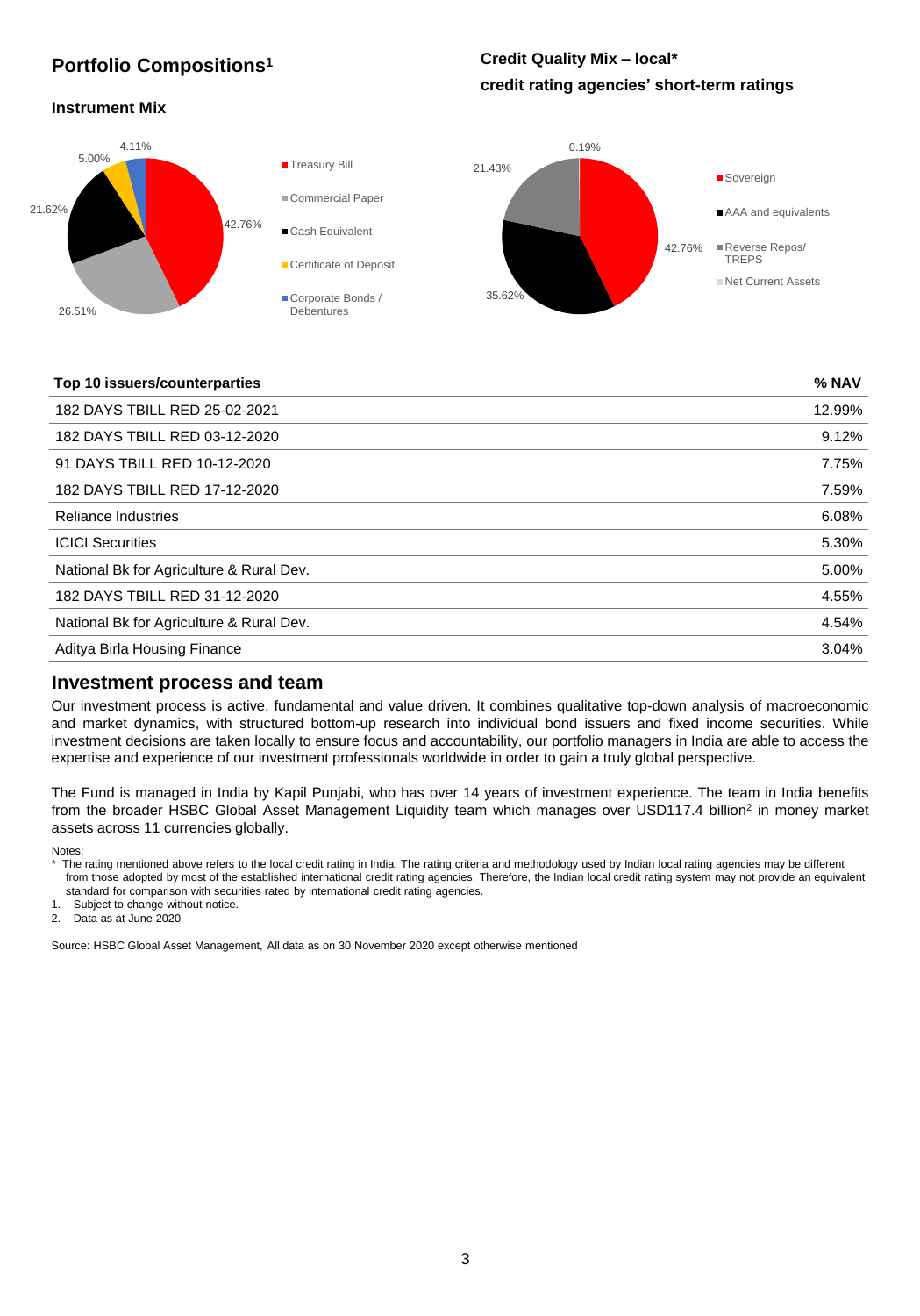#### **Lump sum investment performance**

| Funds Managed by Kapil Punjabi (Total Schemes Managed 7)    |        |                          |        |         |        |                                      |        |                              |        |                          |        |                              |                             |                        |                     |
|-------------------------------------------------------------|--------|--------------------------|--------|---------|--------|--------------------------------------|--------|------------------------------|--------|--------------------------|--------|------------------------------|-----------------------------|------------------------|---------------------|
| <b>HSBC Cash Fund 1</b>                                     |        |                          |        |         |        |                                      |        |                              |        |                          |        |                              |                             |                        |                     |
| <b>Fund / Benchmark</b><br>(Value of ₹10,000 invested)      | 7 Days |                          |        | 15 Days |        | 30 Days                              | 1 Year |                              |        | 3 Years                  |        | 5 Years                      |                             | <b>Since Inception</b> | Incepti<br>$\Omega$ |
|                                                             | in ₹   | Amount Returns<br>$(\%)$ | in ₹   | $(\% )$ | in ₹   | Amount Returns Amount Returns<br>(%) | in ₹   | Amount Returns Amount<br>(%) | in ₹   | <b>Returns</b><br>$(\%)$ | in ₹   | <b>Amount Returns</b><br>(%) | <b>AmountReturns</b><br>in₹ | (%)                    | Date                |
| <b>HSBC Cash Fund</b>                                       | 10.005 | 2.86                     | 10.013 | 2.89    | 10,025 | 2.98                                 | 10.422 | 4.20                         | 11.956 | 6.13                     | 13.731 | 6.54                         | 20.189                      | 7.64                   | $\cdot$ .<br>ደ      |
| <b>Scheme Benchmark (CRISIL</b><br>Liquid Fund Index)       | 10.007 | 3.50                     | 10.016 | 3.64    | 10,030 | 3.64                                 | 10.484 | 4.81                         | 12.058 | 6.43                     | 13,835 | 6.70                         | 20.207                      | 7.65                   | Dec-<br>Ò           |
| <b>Additional Benchmark</b><br>(CRISIL 91 Dav T-Bill Index) | 10,008 | 4.21                     | 10.015 | 3.95    | 10.032 | 3.92                                 | 10.466 | 4.63                         | 11.936 | 6.07                     | 13.590 | 6.32                         | 19,536                      | 7.27                   | $\mathbf{v}$        |

Past performance may or may not be sustained in the future.

The said Fund is managed by Kapil Punjabi Effective (14 March 2014)

#### **Funds Managed by Kapil Punjabi (Total Schemes Managed 7)**

| <b>HSBC Overnight Fund 2</b>                           |           |                       |           |                       |           |                       |                        |                       |            |
|--------------------------------------------------------|-----------|-----------------------|-----------|-----------------------|-----------|-----------------------|------------------------|-----------------------|------------|
| <b>Fund / Benchmark</b><br>(Value of ₹10,000 invested) | 1 Year    |                       |           | 3 Years               |           | 5 Years               | <b>Since Inception</b> |                       | Ξ<br>ဝ့    |
|                                                        | Amount in | <b>Returns</b><br>(%) | Amount in | <b>Returns</b><br>(%) | Amount in | <b>Returns</b><br>(%) | Amount in              | <b>Returns</b><br>(%) | ğtion      |
| <b>HSBC Overnight Fund</b>                             | 10.346    | 3.44                  | <b>NA</b> | <b>NA</b>             | <b>NA</b> | <b>NA</b>             | 10.624                 | 4.04                  | Date:<br>ន |
| <b>Scheme Benchmark (CRISIL Overnight</b><br>Index)    | 10.358    | 3.56                  | <b>NA</b> | <b>NA</b>             | <b>NA</b> | <b>NA</b>             | 10.649                 | 4.20                  | $\bullet$  |
| Additional Benchmark (Nifty 1D Rate Index)             | 10,356    | 3.57                  | <b>NA</b> | <b>NA</b>             | <b>NA</b> | <b>NA</b>             | 10.647                 | 4.21                  |            |

Past performance may or may not be sustained in the future. The said Fund is managed by Kapil Punjabi Effective (22 May 2019)

Past performance may or may not be sustained in the future. Refer note below.

Pursuant to the circular issued by SEBI on 'Categorization and Rationalization of the Schemes, there has been change in the fundamental attribute(s) of the aforesaid scheme(s) effective Mar 14, 2018.

<sup>1</sup> Pursuant to SEBI circular dated Sept 13, 2012, certain Plans / Options within the schemes have been discontinued to comply with a single plan structure. Since there was no continuous NAV history available for the surviving Plan prior to 19 May 2011, returns since the said date have been considered for calculating performance. The inception date of HSBC Cash Fund however is 4 December 2002.

<sup>2</sup> The said fund has been in existence for more than 1 year but less than 3 years.

The Performance of HSBC Ultra Short Duration Fund (managed by Kapil Punjabi) is not given since the scheme has not completed one year from the date of inception. The performance details provided herein are of other than Direct Plan - Growth Option. Returns on Rs 10,000 are point-to-point returns for the specific time period, invested at the start of the period. The returns for the respective periods are provided as on last available NAV of November 2020 for the respective Schemes. Returns 1 year and Above are Compounded Annualised. Load is not taken into consideration for computation of performance. Different plans shall have a different expense structure. The expenses of the Direct Plan under the Scheme will be lower to the extent of the distribution expenses / commission charged to the Other than Direct Plan. Considering the varying maturities of the close ended schemes, the performance of close-ended schemes is not provided as it is strictly not comparable with that of open ended schemes.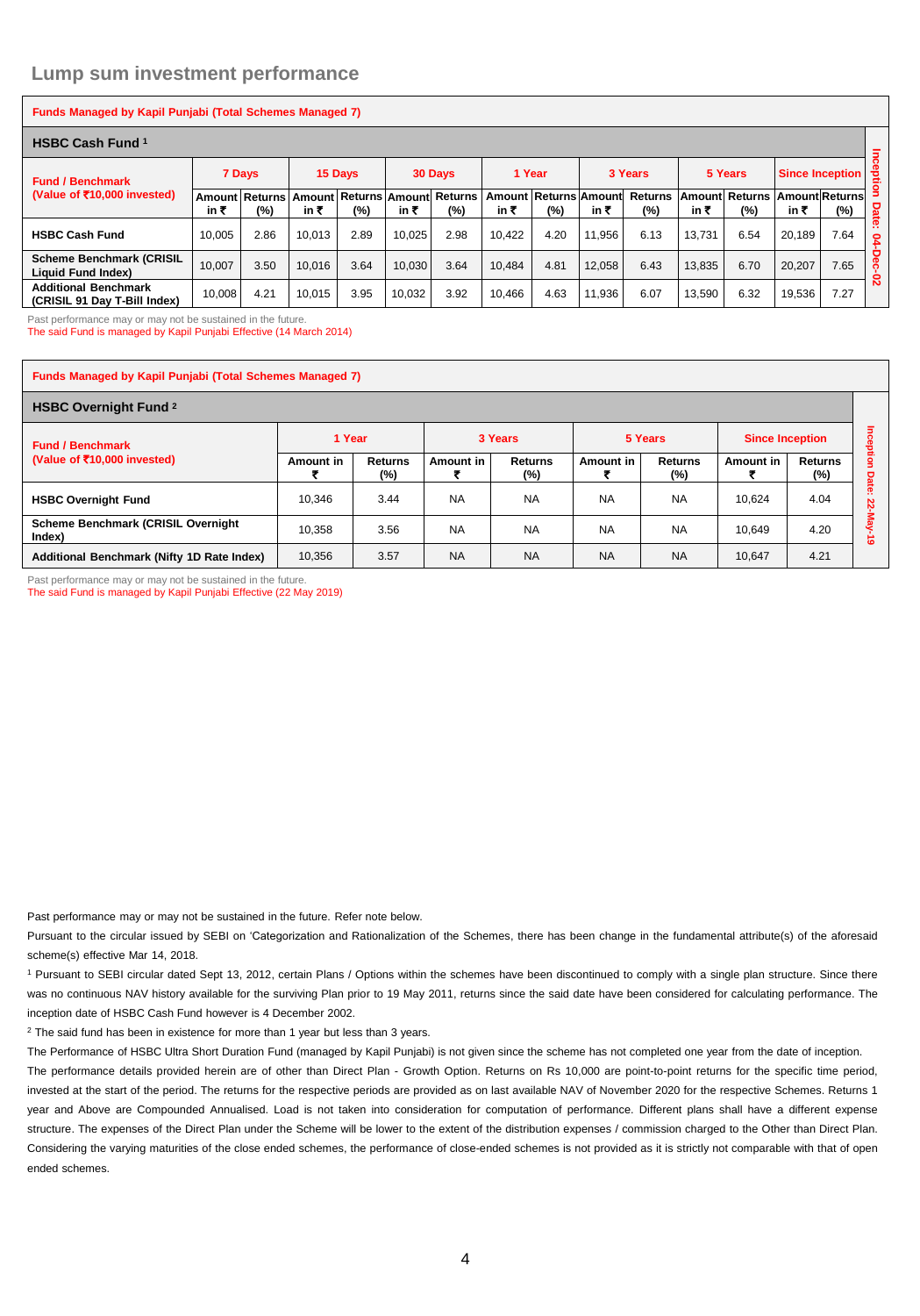#### **Funds Managed by Kapil Punjabi (Total Schemes Managed 7)**

| <b>HSBC Debt Fund</b>                                                |           |                          |           |                       |           |                       |                        |                       |                        |
|----------------------------------------------------------------------|-----------|--------------------------|-----------|-----------------------|-----------|-----------------------|------------------------|-----------------------|------------------------|
| <b>Fund / Benchmark</b><br>(Value of ₹10,000 invested)               | 1 Year    |                          |           | 3 Years               |           | 5 Years               | <b>Since Inception</b> |                       | Boa<br>햘               |
|                                                                      | Amount in | <b>Returns</b><br>$(\%)$ | Amount in | <b>Returns</b><br>(%) | Amount in | <b>Returns</b><br>(%) | Amount in              | <b>Returns</b><br>(%) | $\mathbf{S}$<br>o      |
| <b>HSBC Debt Fund</b>                                                | 10.866    | 8.68                     | 12.480    | 7.68                  | 14.187    | 7.25                  | 34.668                 | 7.16                  | <b>Mate</b><br>$\circ$ |
| <b>Scheme Benchmark (CRISIL</b><br><b>Composite Bond Fund Index)</b> | 11.199    | 12.02                    | 13.055    | 9.31                  | 15.595    | 9.30                  | 35.254                 | 7.26                  | $\circ$<br>ន           |
| <b>Additional Benchmark (CRISIL 10)</b><br>year Gilt Index)          | 10,843    | 8.45                     | 12.553    | 7.89                  | 14.731    | 8.06                  | 30,504                 | 6.40                  |                        |

Past performance may or may not be sustained in the future.

The said Fund is managed by Kapil Punjabi Effective (18 February 2019)

| <b>Funds Managed by Kapil Punjabi (Total Schemes Managed 7)</b>    |           |                          |           |                          |           |                       |                        |                       |        |  |  |
|--------------------------------------------------------------------|-----------|--------------------------|-----------|--------------------------|-----------|-----------------------|------------------------|-----------------------|--------|--|--|
| <b>HSBC Low Duration Fund</b> <sup>3</sup>                         |           |                          |           |                          |           |                       |                        |                       |        |  |  |
| <b>Fund / Benchmark</b><br>(Value of ₹10,000 invested)             | 1 Year    |                          | 3 Years   |                          | 5 Years   |                       | <b>Since Inception</b> |                       |        |  |  |
|                                                                    | Amount in | <b>Returns</b><br>$(\%)$ | Amount in | <b>Returns</b><br>$(\%)$ | Amount in | <b>Returns</b><br>(%) | Amount in              | <b>Returns</b><br>(%) | ō<br>σ |  |  |
| <b>HSBC Low Duration Fund</b>                                      | 10.332    | 3.33                     | 10.727    | 2.37                     | 12.312    | 4.25                  | 16,052                 | 5.97                  | $\sim$ |  |  |
| <b>Scheme Benchmark (CRISIL Low</b><br><b>Duration Debt Index)</b> | 10.760    | 7.62                     | 12.560    | 7.91                     | 14.670    | 7.97                  | 19,446                 | 8.49                  |        |  |  |
| <b>Additional Benchmark (CRISIL 1 Year</b><br>T-Bill Index)        | 10,593    | 5.95                     | 12.184    | 6.82                     | 13,853    | 6.74                  | 17.464                 | 7.07                  | ႙ၟ     |  |  |

Past performance may or may not be sustained in the future.

The said Fund is managed by Kapil Punjabi Effective (18 October 2014)

Past performance may or may not be sustained in the future. Refer note below.

Pursuant to the circular issued by SEBI on 'Categorization and Rationalization of the Schemes, there has been change in the fundamental attribute(s) of the aforesaid scheme(s) effective Mar 14, 2018.

<sup>3</sup> Pursuant to SEBI circular dated Sept 13, 2012, certain Plans / Options within the schemes have been discontinued to comply with a single plan structure. Since there was no continuous NAV history available for the surviving Plan prior to 1 October 2012, returns since the said date have been considered for calculating performance. The inception date of HSBC Low Duration Fund however is 17 October 2006.

The performance details provided herein are of other than Direct Plan - Growth Option. Returns on Rs.10,000 are point-to-point returns for the specific time period, invested at the start of the period. The returns for the respective periods are provided as on last available NAV of November 2020 for the respective Schemes. Returns 1 year and Above are Compounded Annualised. Load is not taken into consideration for computation of performance. Different plans shall have a different expense structure. The expenses of the Direct Plan under the Scheme will be lower to the extent of the distribution expenses / commission charged to the Other than Direct Plan. The performance data of the scheme(s) managed by the respective Fund Manager which has/have not completed 1 year is not provided. Considering the varying maturities of the close ended schemes, the performance of close-ended schemes is not provided as it is strictly not comparable with that of open ended schemes.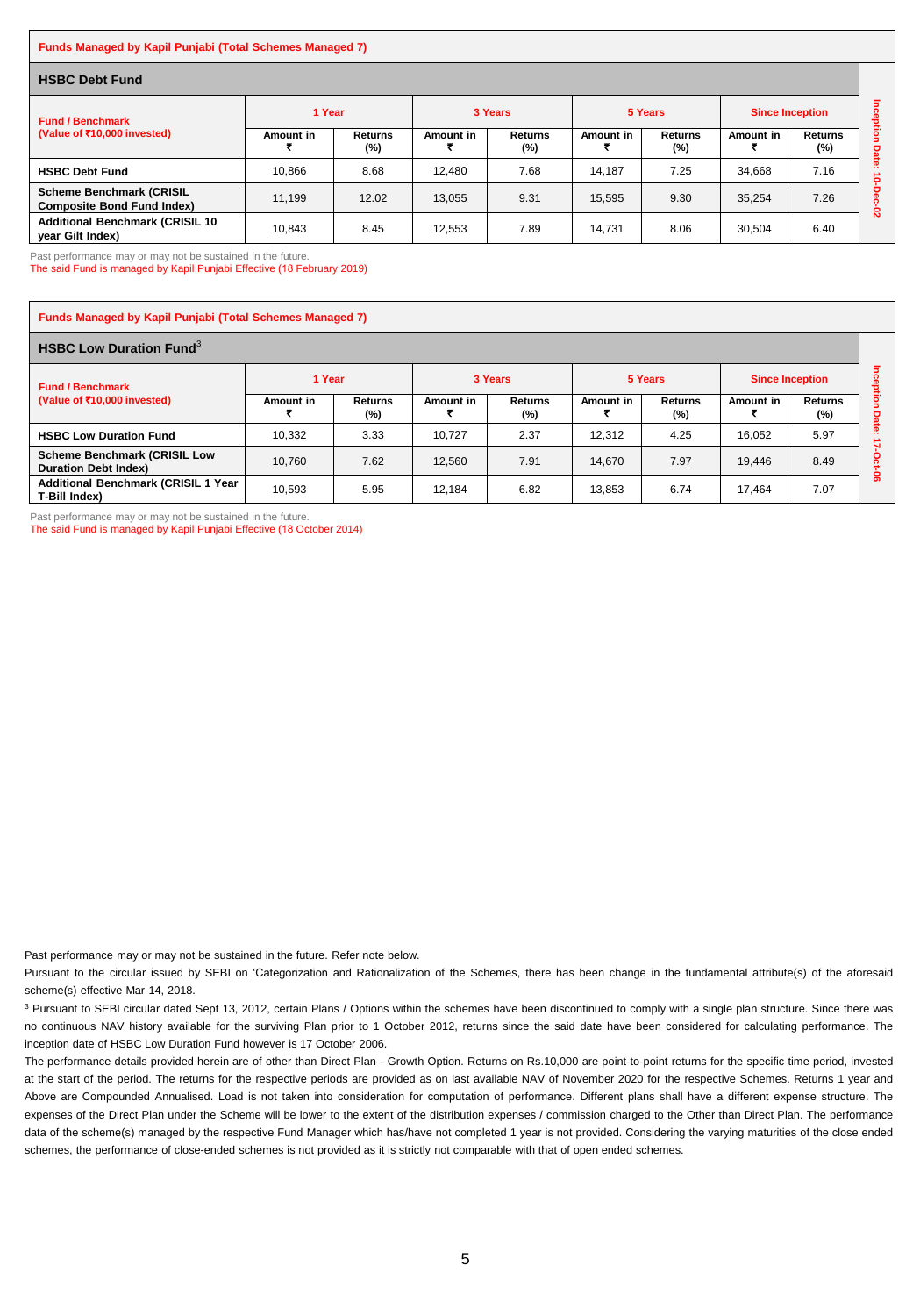#### **Lump sum investment performance**

**Funds Managed by Kapil Punjabi (For Debt Portion) (Total Schemes Managed 7) Funds Managed by Gautam Bhupal (For Equity portion) (Total Schemes Managed 7)**

| <b>HSBC Regular Savings Fund</b>                               |           |                |           |                          |                  |                       |                        |                       |              |
|----------------------------------------------------------------|-----------|----------------|-----------|--------------------------|------------------|-----------------------|------------------------|-----------------------|--------------|
| <b>Fund / Benchmark</b>                                        | 1 Year    |                | 3 Years   |                          | 5 Years          |                       | <b>Since Inception</b> |                       |              |
| (Value of ₹10,000 invested)                                    | Amount in | Returns<br>(%) | Amount in | <b>Returns</b><br>$(\%)$ | <b>Amount in</b> | <b>Returns</b><br>(%) | Amount in              | <b>Returns</b><br>(%) | Inception    |
| <b>HSBC Regular Savings Fund</b>                               | 10.825    | 8.27           | 11.819    | 5.74                     | 14.095           | 7.11                  | 41.778                 | 8.90                  | <b>Date:</b> |
| CRISIL Hybrid 85+15 - Conservative Index<br>(Scheme Benchmark) | 11.272    | 12.76          | 13.134    | 9.53                     | 16.064           | 9.95                  | 39.828                 | 8.59                  | జ<br>╖       |
| Crisil 1 Year T-Bill Index (Standard<br>Benchmark)             | 10.593    | 5.95           | 12.184    | 6.82                     | 13.853           | 6.74                  | 27.121                 | 6.13                  |              |
| Crisil 10 Year Gilt Index (Standard<br>Benchmark)              | 10.844    | 8.44           | 12.558    | 7.89                     | 14.730           | 8.05                  | 26,571                 | 6.00                  |              |

Past performance may or may not be sustained in the future.

The said Fund is managed by Kapil Punjabi Effective (18 February 2019)

The said Fund is managed by Gautam Bhupal Effective (23 July 2019)

**Fund Manager - Neelotpal Sahai (For Equity) Total Schemes Managed - 5 Fund Manager - Ranjithgopal K A (For Equity) Total Schemes Managed - 1 Fund Manager - Kapil Punjabi (For Debt) Total Schemes Managed - 7**

| <b>HSBC Equity Hybrid Fund<sup>4</sup></b>                                               |           |                |           |                          |          |  |  |  |  |
|------------------------------------------------------------------------------------------|-----------|----------------|-----------|--------------------------|----------|--|--|--|--|
| <b>Fund / Benchmark</b>                                                                  | 1 Year    |                |           | <b>Since Inception</b>   |          |  |  |  |  |
| (Value of ₹10,000 invested)                                                              | Amount in | Returns<br>(%) | Amount in | <b>Returns</b><br>$(\%)$ |          |  |  |  |  |
| <b>HSBC Equity Hybrid Fund</b>                                                           | 11.074    | 10.77          | 12.549    | 11.41                    |          |  |  |  |  |
| Scheme Benchmark (30% of CRISIL Composite Bond Fund Index<br>and 70% of S&P BSE 200 TRI) | 11.046    | 10.49          | 12.921    | 12.97                    | $\infty$ |  |  |  |  |
| <b>Additional Benchmark (Nifty 50 TRI)</b>                                               | 10.872    | 8.74           | 12.984    | 13.23                    |          |  |  |  |  |

**Past performance may or may not be sustained in the future. Refer note below. The said Fund is managed by Neelotpal Sahai Effective (22 October 2018) The said Fund is managed by Ranjithgopal K A Effective (23 July 2019)**

**The said Fund is managed by Kapil Punjabi Effective (18 February 2019)**

#### **Key risks**

**The value of investments and any income from them can go down as well as up and investors may not get back the amount originally invested.** 

- **Credit Risk**: Credit risk or default risk refers to the risk that an issuer of a fixed income security may default (i.e. will be unable to make timely principal and interest payments on the security).
- **Price-Risk or Interest Rate Risk**: As with all debt securities, changes in interest rates may affect the NAV of the Scheme(s) as the prices of securities increase as interest rates decline and decrease as interest rates rise.
- **Liquidity or Marketability Risk**: This refers to the ease with which a security can be sold at or near to its valuation yieldto-maturity (YTM). The primary measure of liquidity risk is the spread between the bid price and the offer price quoted by a dealer.
- **Reinvestment Risk**: This risk refers to the interest rate levels at which cash flows received from the securities in the Scheme(s) are reinvested. The additional income from reinvestment is the "interest on interest" component

For more risk factors check the KIM or visit [https://www.assetmanagement.hsbc.co.in/en/mutual-funds/investor-resources#](https://www.assetmanagement.hsbc.co.in/en/mutual-funds/investor-resources)

Past performance may or may not be sustained in the future. Refer note below.

<sup>4</sup>The said Fund has been in existence for more than 1 year but less than 3 years

The Performance of HSBC Ultra Short Duration Fund (managed by Kapil Punjabi) is not given since the scheme has not completed one year from the date of inception. Past performance may or may not be sustained in the future. Refer note below.

Pursuant to the circular issued by SEBI on 'Categorization and Rationalization of the Schemes, there has been change in the fundamental attribute(s) of the aforesaid scheme(s) effective Mar 14, 2018.

The performance details provided herein are of other than Direct Plan - Growth Option. Returns on Rs.10,000 are point-to-point returns for the specific time period, invested at the start of the period. The returns for the respective periods are provided as on last available NAV of November 2020 for the respective Schemes. Returns 1 year and Above are Compounded Annualised. Load is not taken into consideration for computation of performance. Different plans shall have a different expense structure. The expenses of the Direct Plan under the Scheme will be lower to the extent of the distribution expenses / commission charged to the Other than Direct Plan. The performance data of the scheme(s) managed by the respective Fund Manager which has/have not completed 1 year is not provided. Considering the varying maturities of the close ended schemes, the performance of close-ended schemes is not provided as it is strictly not comparable with that of open ended schemes.